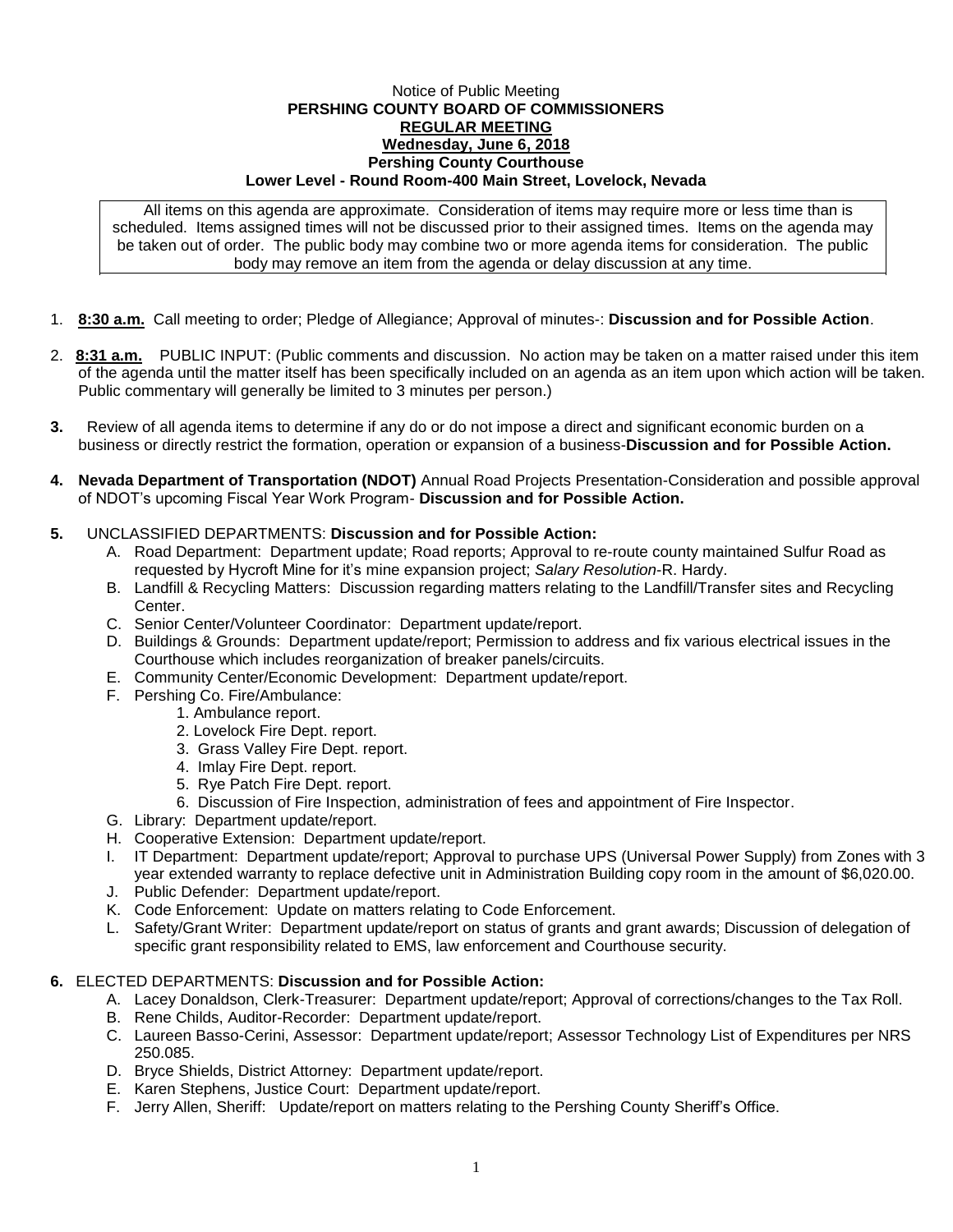- 7. Update on progress of site location, design, funding, amenities and construction of future Law Enforcement Center-**Discussion and for Possible Action**.
- 8. Davis Murphy: Permission to place elevation and distance signs (metal) along the Lone Mountain trail for Eagle Scout Project- **Discussion and for Possible Action.**
- 9. Marian and Megan McClellan-Discussion regarding easement on Hobo Lane requested by Robert Kennerson- **Discussion and for Possible Action.**
- 10. Proclamations and Awards: **Discussion and for Possible Action**-(The Pershing County Board of Commissioners may make a Proclamation or present a service or other award on behalf of the County).
- 11. Board Appointments/Resignations/Vacancies: Planning Commission (resignation K.Klemish)-**Discussion and for Possible Action.**
- 12. Derby Field Airport: Update on matters relating to the Derby Field Airport.
- 13. T.V. Advisory Board: Accept and sign Contract Agreement between Valley TV & Communication and Pershing County Television Advisory Board for maintenance and inspections for Toulon Peak effective from July 1, 2018 through June 30, 2019- **Discussion and for Possible Action.**
- 14. **10:00 a.m.** PLANNING & BUILDING DEPARTMENT**/**IMLAY WATER SYSTEM MATTERS: Update on matters relating to the department.
- 15. Review and possible adoption of 911 Five Year Master Plan. **–Discussion and for Possible Action.**
- 16. Review of Business Impact Statement for the increase to the 911 Surcharge with a finding that the proposed surcharge increase does not impose a significant economic burden on a business nor directly restrict the formation, operation, or expansion of a business. As proposed, the 911 surcharge would be increased from \$0.25 to \$1.00 per month for each customer access line to the local exchange; increased from \$0.25 to \$1.00 per month for each telephone number assigned to a customer of mobile telephone service; and increased from \$2.50 to \$10.00 for each customer trunk line to the local exchange of a telecommunications provider. - **Discussion and for Possible Action.**
- 17. Introduction and first reading of an ordinance amending Chapter 3.52 of the Pershing County Code by modifying the permissible maximum 911 telephone line surcharge; by clarifying that the permissible use of the 911 telephone line surcharge includes the purchase and maintenance of portable event recording devices and vehicular event recording devices in accordance with 2017 Nevada Legislature's enactment of S.B. 176, and all other matters properly relating thereto. **–Discussion and for Possible Action.**
- 18. Resolution to recommend that the Board of Regents of the Nevada System of Higher Education continue to follow the policy as set forth in Resolution 81-8 regarding the Max C. Fleischman College of Agriculture- **Discussion and for Possible Action.**
- 19. The Board of County Commissioners may meet in a closed labor session pursuant to NRS 288.220 to meet with the County's labor representative regarding labor negotiations.
- 20. Litigation Meeting.
- 21. Report from Legal Counsel.
- 22. Report from Administrative Assistant-County Commissioner's Office; Approval of Letter to the Community Development Block Grant (CDBG) office naming Heidi Lusby-Angvick as an additional contact for the CDBG Grant Contact List for Pershing County; Set a date for Security Workshop with County Department Heads; Request for \$500.00 to be used for the Healthy Tracks/Wellness program (prizes/wellness clinic)- **Discussion and for Possible Action.**.
- 23. Update on matters relating to the Pershing County Economic Development and Conservation Act- **Discussion and for Possible Action.**
- 24. Items for future agendas-**Discussion and for Possible Action.**
- 25. Correspondence.